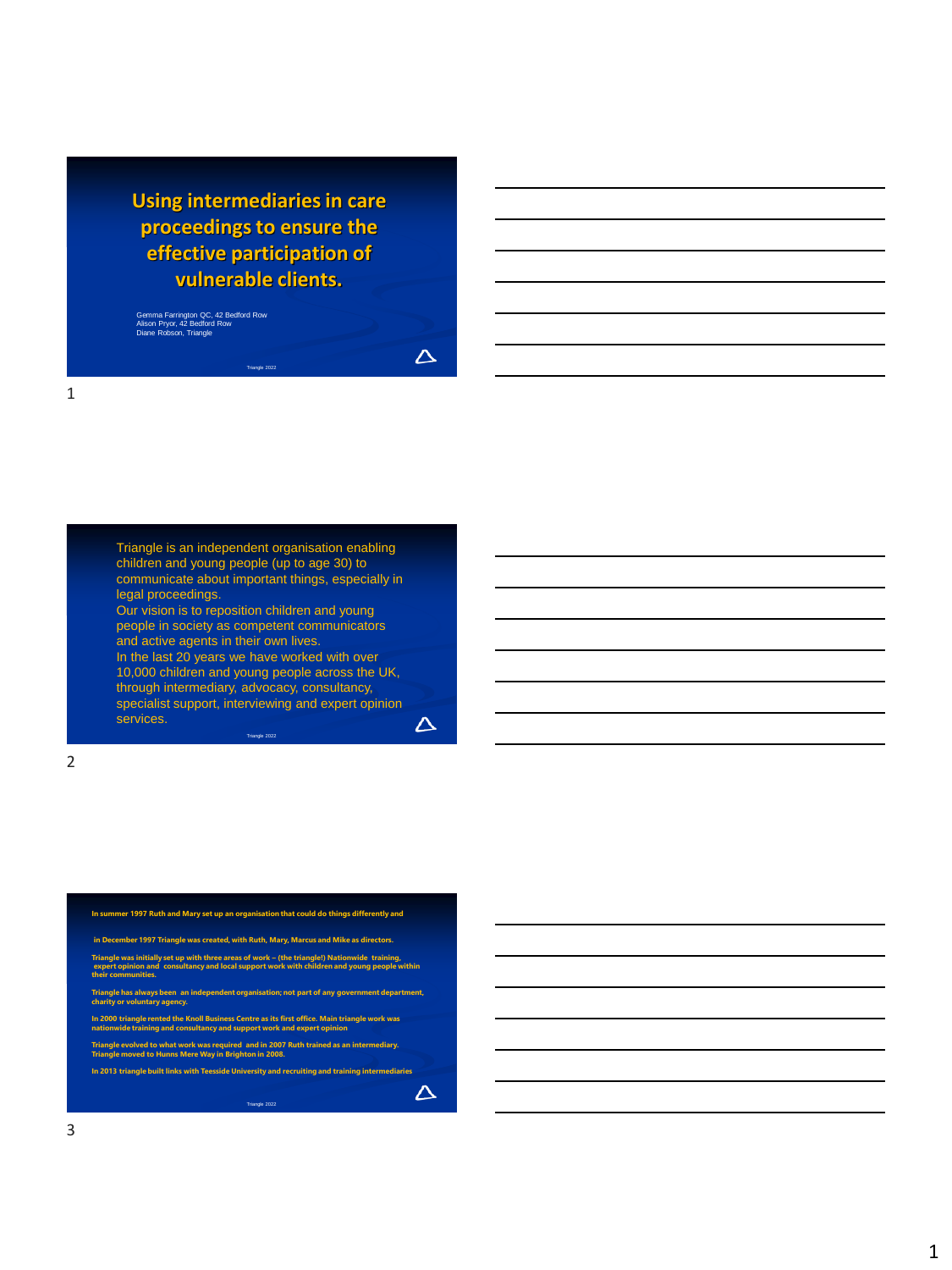

5

#### **An intermediary, put not so simply**

**facilitates two way communication between a witness: a prosecution witness or a defense witness or the defendant as a witness or a party or a defendant throughout the trial/hearing and others in the justice process: police, legal teams, witness service, and/or the court** Triangle 2022

 $\Delta$ 

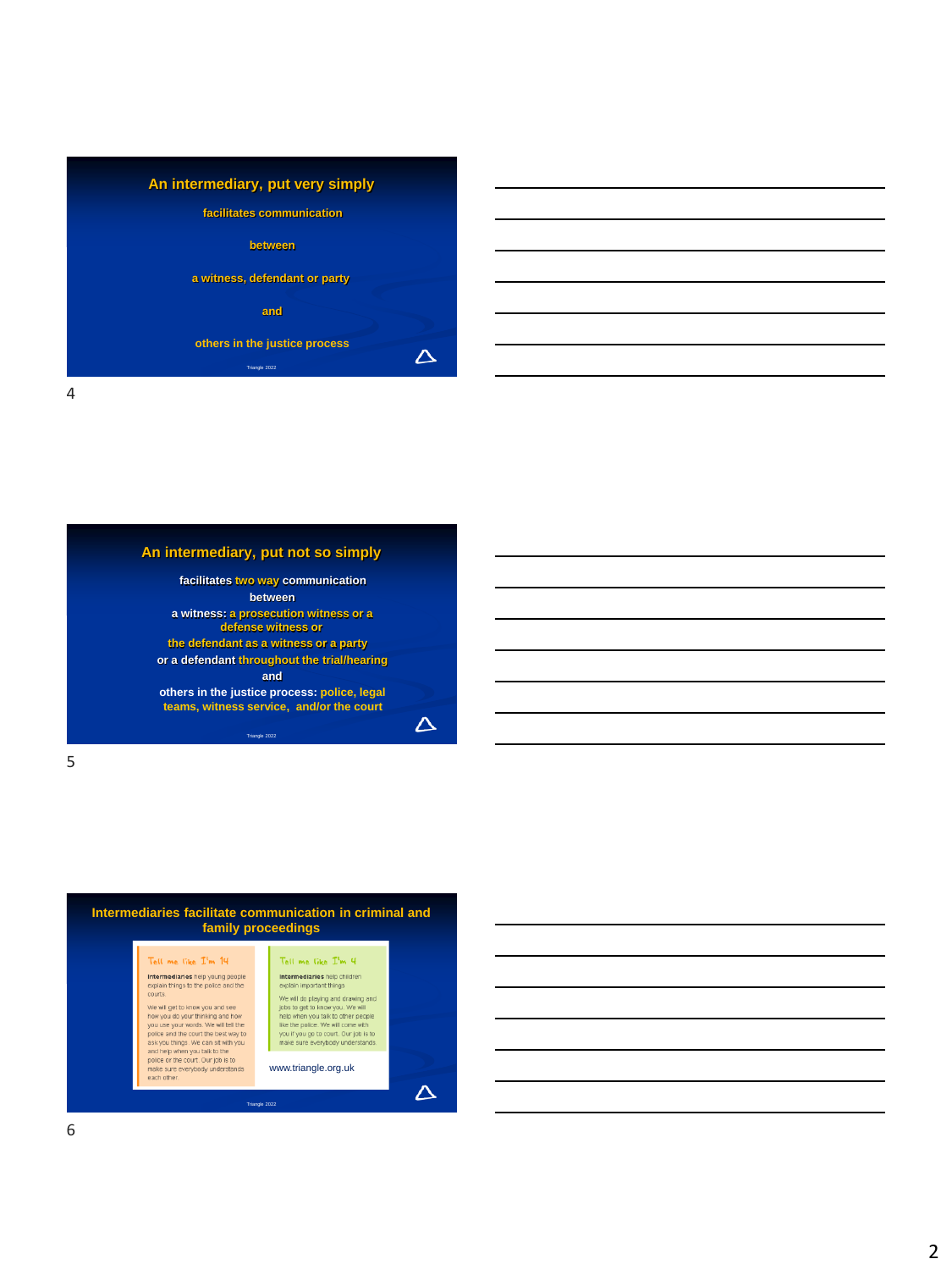#### **Rv Cokesix [Lubemba, R v JP \[2014\]](http://www.bailii.org/ew/cases/EWCA/Crim/2014/2064.html)**

- Key concepts: Advocates must adapt to the witness; Ground Rules Hearings required; time limit can be put on child's evidence; children can be questioned
- 'Advocate must adapt to the witness, not the other way round.

Triangle 2022

7

### **Use of Intermediaries in Family Courts**

- **Follow same basic procedure to Criminal Court;**
- Meets vulnerable person and assesses communication needs
- Writes report for Court about how best to communicate with the vulnerable person
- Attends Ground Rules Hearing to discuss and agree approach
- Can check advocate's planned questions in advance of cross –examination if required
- Facilitates communication with vulnerable person throughout proceedings and during cross examination

Triangle 2022

 $\Delta$ 

 $\Delta$ 

 $\Delta$ 

8

■ The intermediary process is quite different for family and criminal work, but every case starts with an assessment of the vulnerable person's communication needs and abilities. This is not just an assessment of receptive and expressive communication (how someone understands and conveys information) but also looks at how we may need to assist with managing their emotional state in court. Assessments are usually carried out at a solicitor's office, although during the pandemic, we have had to adapt the way we work and we have successfully assessed using various video platforms. (KC,Triangle Intermediary)

Triangle 2022

9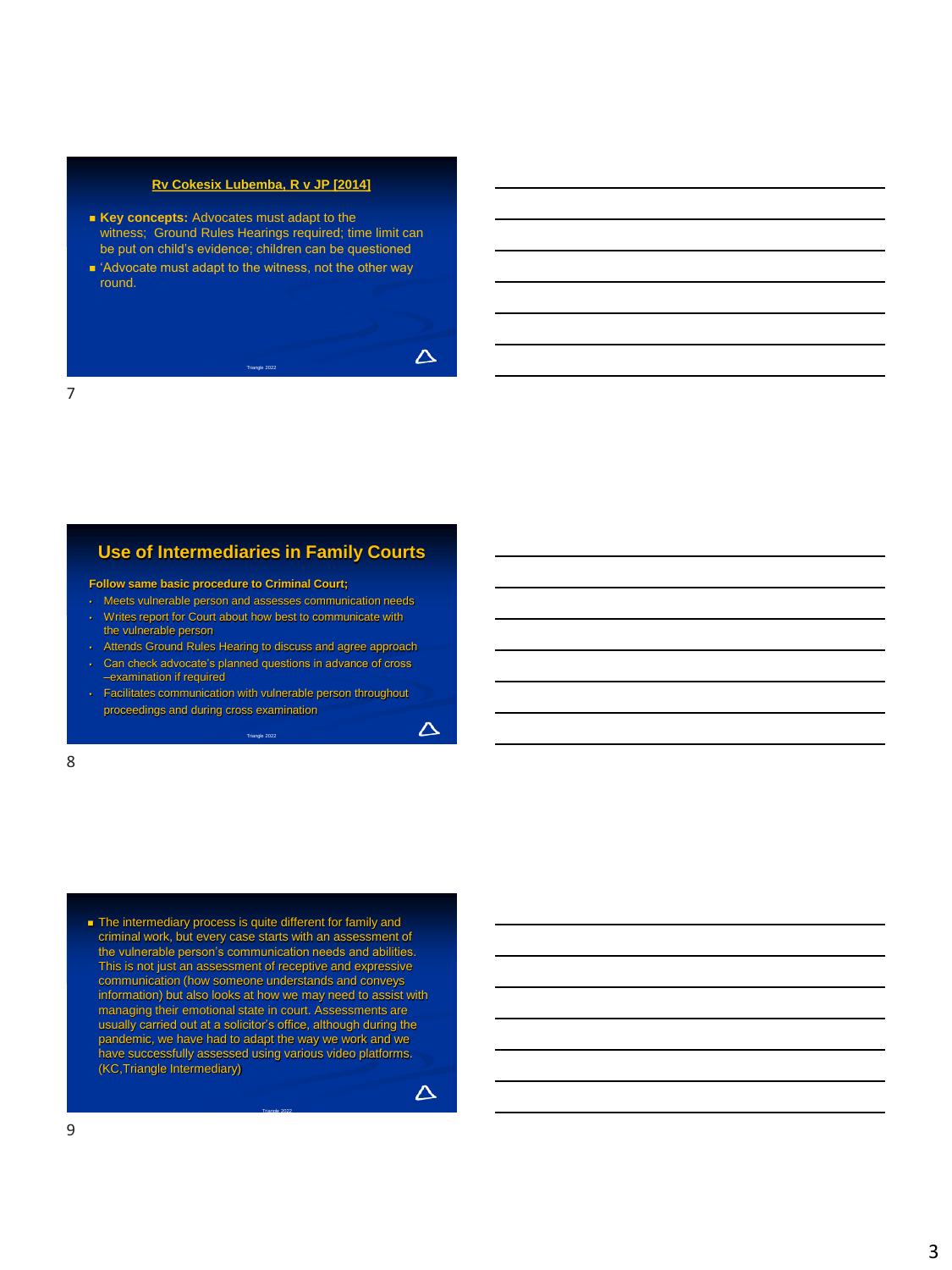## **The Process**

- If the assessment is done at very short notice, we may be required to go straight into a trial or hearing and give verbal recommendations. We would usually be provided with some background information but this varies widely, it may be a psychological report or it may be a complete court bundle.
- We will then write a report for the court, setting out our recommendations for communication in court and legal meetings. This will include the need for breaks, type and length of questions, things to be avoided, and will take into account any medical diagnosis and how that may affect  $\Delta$ communication. Triangle 2022

10

### **One size doesn't fit all**

- Each intermediary report is person centered.
- Although all intermediaries complete an in-depth training and development programme, we are individual practioners.
- Important to adapt our way of working to each individual vulnerable person.
- What works with one person does not always work with another.

Triangle 20

 $\Delta$ 

11

### **What works well?**

- Working as an intermediary in the family courts is a very different experience from working in the criminal courts and, as a result, often requires a different skill set. There could be merit in having dedicated FI only intermediaries because of this. (FQ, Triangle Intermediary)
- Because of the length of these cases, it is even more important to ensure continuity of intermediary where possible as the vulnerable person often experiences changes in counsel and social workers  $\Delta$ during proceedings. Triangle 2022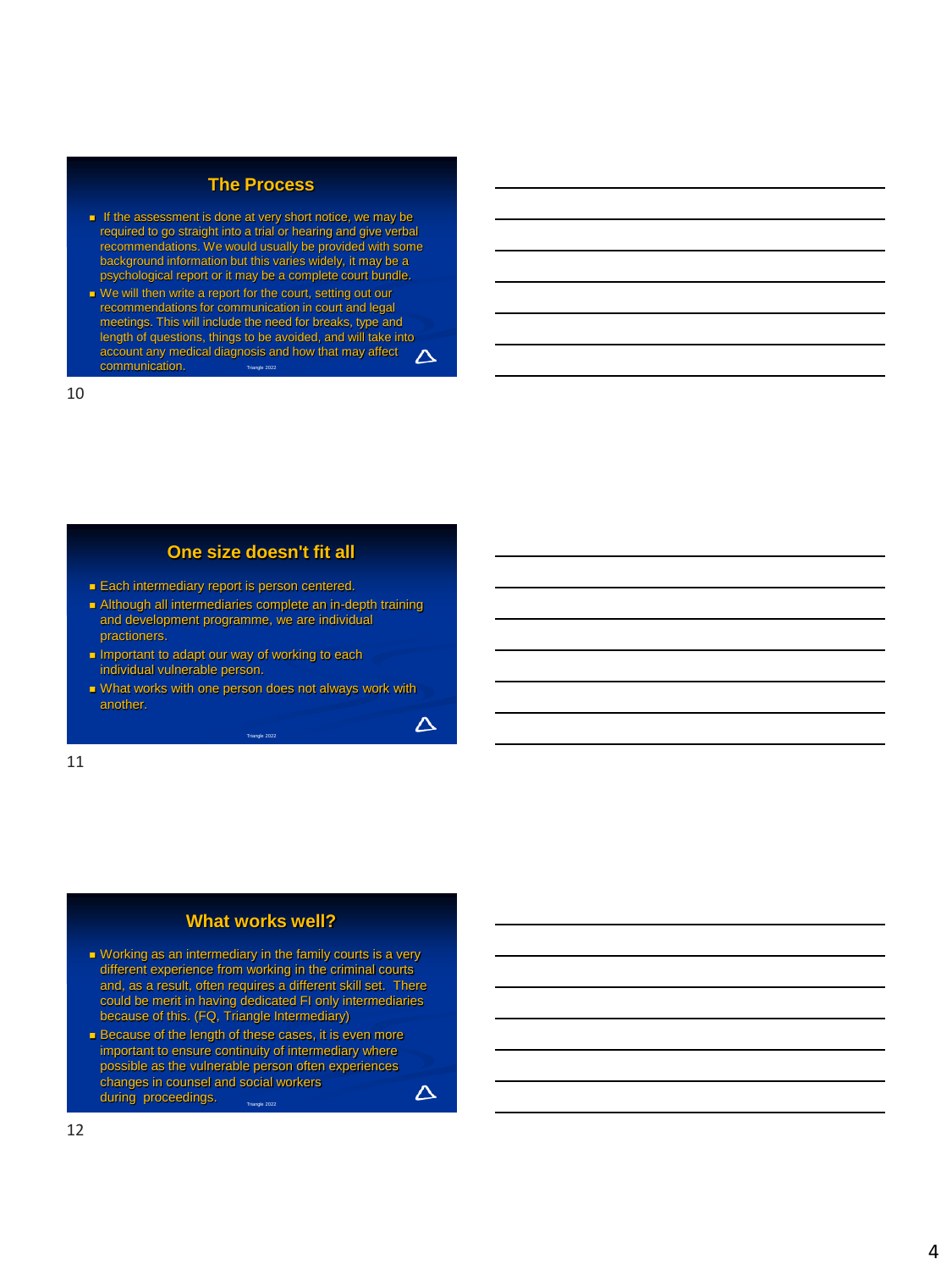# **What works well?**

- Establishing good rapport with the vulnerable person is essential.
- Likely to be lengthy proceedings so a good rapport is key to this relationship.

Triangle 2022

 $\Delta$ 

 $\Delta$ 

 $\Delta$ 

■ Important to ask at assessment whether that person feels they would be able to work with you.

13

#### **What works well?**

- Communication is also key. Not just between intermediary and vulnerable person but essential counsel are involved.
- If taking over a case, it is essential that time is spent building rapport.
- This can vary a lot from being kept fully informed in discussions to being pretty much ignored.
- Seeing a positive relationship between professionals gives the vulnerable person confidence. (JM, Triangle Intermediary).

Triangle 2022

14

# **Adapting to COVID-19**

- Remote Hearings a lot of varying feedback from colleagues.
- In some instances, can be beneficial to vulnerable person.
- Access to technology issues were a regular occurrence in the beginning as we all know.
- At times assumptions made about a vulnerable person's access and proficiency with technology.
- Short hearings where issues are clearly defined and intermediary has already met client can be ok.

Triangle 2022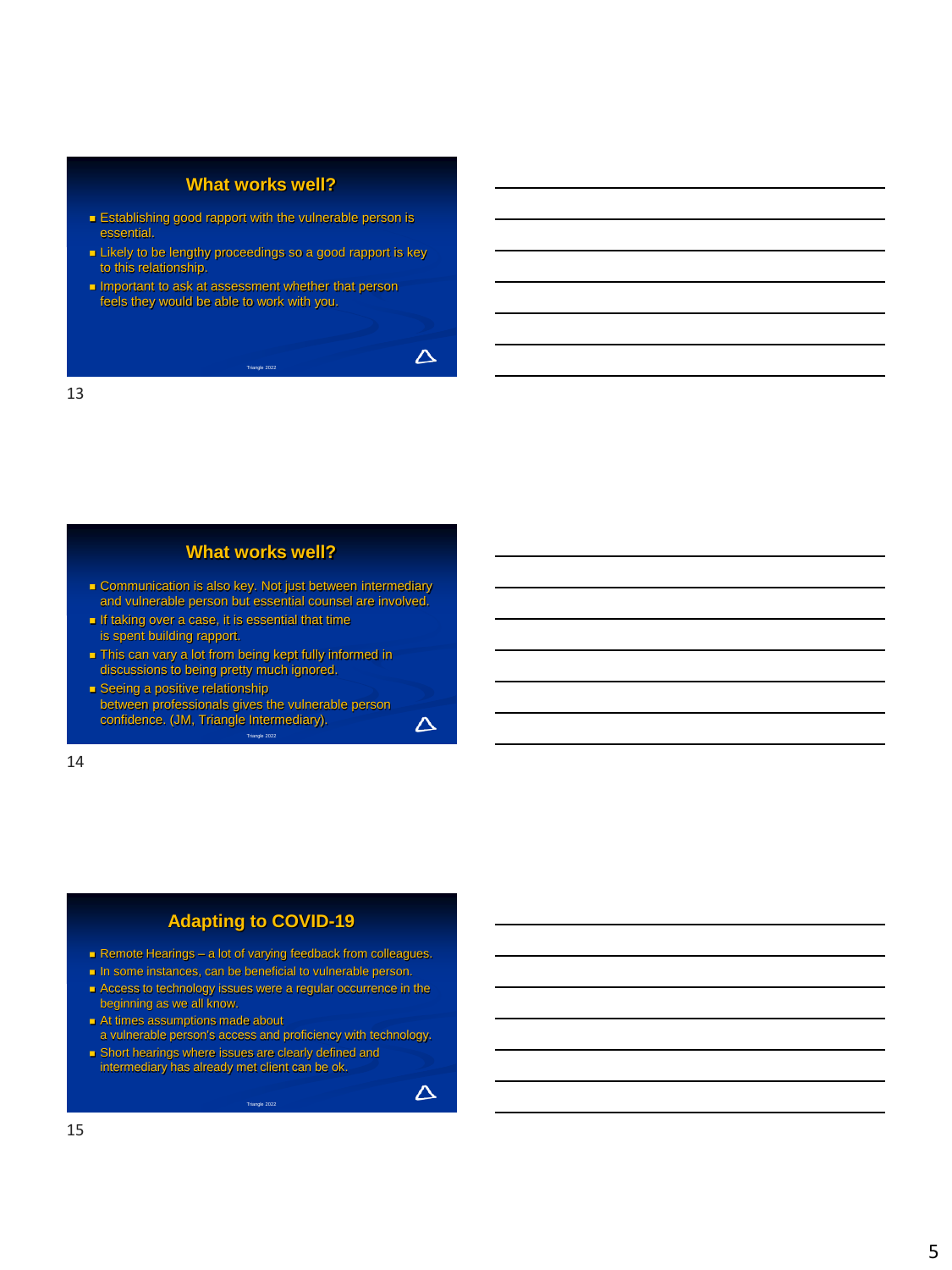# **Adapting to COVID-19**

- However, best practice is to be present in the same location to monitor understanding and emotional state.
- **Example 2** Hearings where the vulnerable person and intermediary are in separate locations undermines our value. (JM, Triangle Intermediary).
- Above point echoed recently by a judge at Canterbury.
- Large % of communication is non-verbal important to be able to see each other.

Triangle 2022

 $\Delta$ 

 $\Delta$ 

 $\Delta$ 

16

### **Adapting to COVID-10**

- Difficulties have arisen when previous hearings over the last 2 years have been remote.
- Now vulnerable clients being asked to attend in person and don't understand why when they have previously attended remotely from solicitor's office/chambers/LA offices with their intermediary. (JW, Triangle Intermediary)
- FFH hearing all remote including giving evidence but FH to be in person.

Triangle 2022

17

# **What could be improved?**

- GRH should always include the intermediary whether in criminal or family proceedings.
- Doesn't happen as often as it should.
- Not always an issue until a rule is broken or intervention is required.
- Can be seen as "being difficult".
- Flexible approach to Ground Rules.
- Situations may arise that had not been accounted for.

Triangle 2022

■ May need to re-visit.